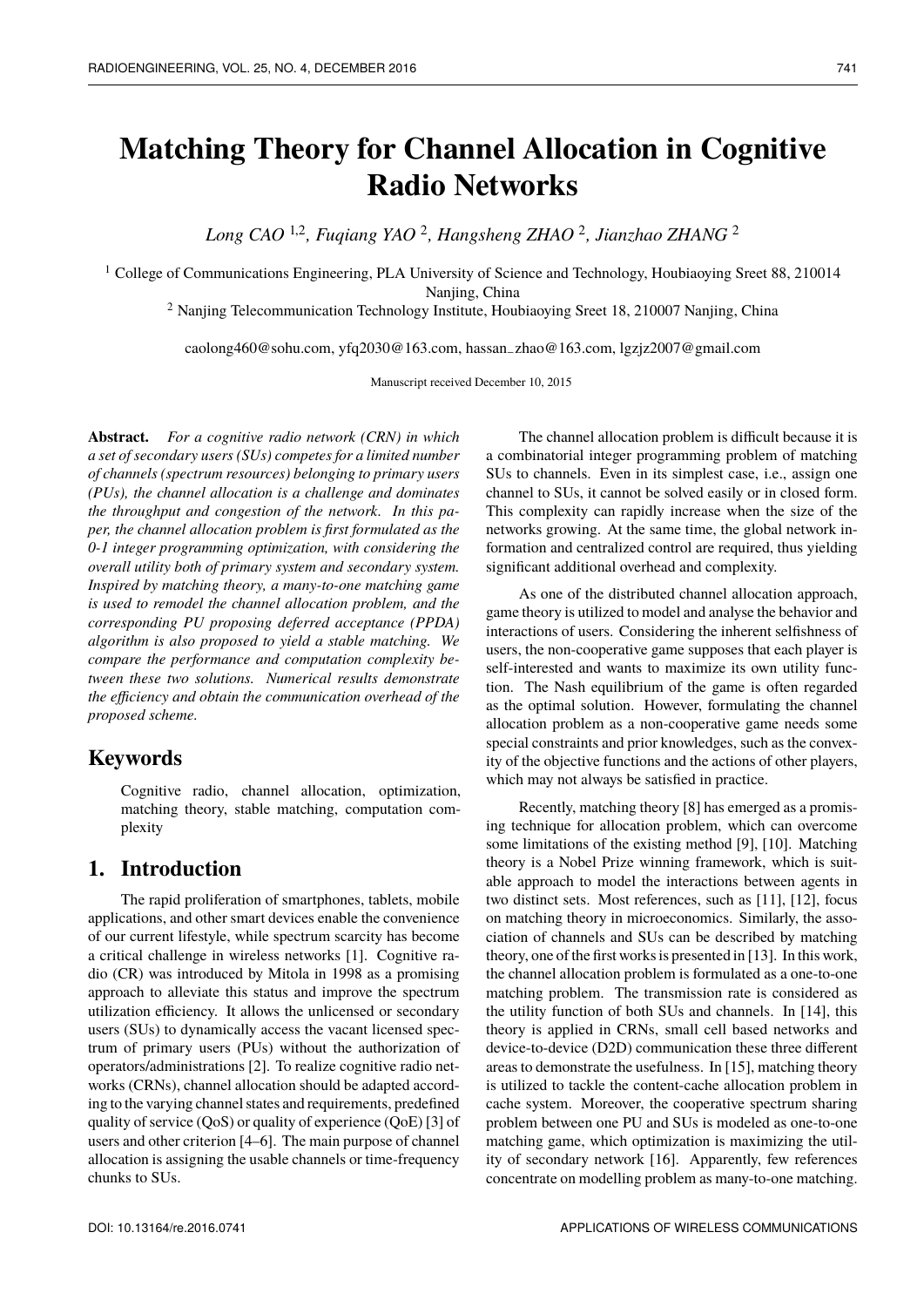In this paper, we focus on the channel allocation mechanism design aiming at maximizing the overall utility or social welfare [17]. The main contributions of this paper are briefly summarized as follows.

1) We model the channel allocation problem as a 0-1 integer programming problem. Differs from the previous work, multiple channels are assigned per SU, and the overall utility function of network considers both secondary system and primary system. Considering the status of primary channel, the secondary system concentrates on the achievable throughput of all SUs, while the primary system focuses on the fee paid by SUs and the achievable throughput of all PUs.

2) We remodel the channel allocation problem as a many-to-one matching [8]. We assume that each primary channel can be assigned to one SU while one SU can be assigned to multiple channels. The maximum number of channels that a SU can access is restricted to its quota. We solve this matching problem by the proposed PU proposing deferred acceptance (PPDA) algorithm, which is a distributed algorithm with lower computation complexity and is optimal to the PUs.

3) Finally, we compare the proposed algorithm with three types of maximal utility mechanisms (including overall utility, PUs utility and SUs utility) and random matching mechanism. The computation complexity analysis is also given. Moreover, we estimate the additional communication overhead under stable matching game scheme according to the number of PU proposals.

### **2. System Model**

We consider a cognitive radio network with a set  $S = \{S_1, \ldots, S_K\}$  of SUs pairs and a set of orthogonal channels  $C = \{C_1, \ldots, C_L\}$  licensed to PUs. The total number of SUs  $K = |S|$ , where  $|S|$  is the cardinality of the set S, similarly, the number of channels  $L = |C|$ . The PUs are the spectrum resource owners and have the thresholds of QoS requirements in their allocated frequency bands. Each PU's channel is allowed for one SU to share, while one SU can access several channels simultaneously. We assume that the maximum number of channels that a user  $S_k$  can access is  $q_k$ , which is determined by the performance of SUs' transceiver and economic budget. The system model is illustrated in Fig. 1.

We assume that the transmission frame is divided into several portions, and the CRN has dedicated control channels. During the signaling period, the channel state information (CSI) is obtained perfectly, which also keep constant within a frame.

As we mentioned above, SUs can take use of the licensed channels within the power restriction. They must vacate the channels when their transmission power exceeds the maximal value of each channel.

First, we define the channel allocation matrix  $A_{L\times K}$  to describe the matching relationship of SUs and channels with



**Fig. 1.** System model.

the (*l*, *k*)th element  $x_{lk}$  ∈ {0, 1}, where  $l$  ∈ {1, ..., *L*} and  $k \in \{1, \ldots, K\}$ . If the *l*th channel is allocated to the *k*th SU,  $x_{lk} = 1$ , otherwise  $x_{lk} = 0$ . Due to the fact that each channel can be only allocated to one SU, then we obtain the constrain  $\Gamma$   $\Gamma$ 

$$
\sum_{k, S_k \in \mathcal{S}} x_{lk} \le 1. \tag{1}
$$

In addition, since user  $S_k$  can access at most  $q_k$  channels simultaneously, we have another constrain, i.e.,

$$
\sum_{l,\ C_l \in C} x_{lk} \le q_k. \tag{2}
$$

#### **2.1 Utility Function of the Secondary System**

To enhance the flexibility of spectrum access, we introduce the underlay and overlay schemes [5]. Considering these two spectrum access strategies, the average achievable throughput in bit/s/Hz of user  $S_k$  on channel  $C_l$  can be formulated as [7]

$$
u_{S_k}(C_l) = P_0^{C_l} \log_2 \left( 1 + \frac{P_{S_k} |h_{S_k}|^2}{\sigma^2} \right) + (1 - P_0^{C_l}) \log_2 \left( 1 + \frac{P_{S_k} |h_{S_k}|^2}{\sigma^2 + P_{C_l} |h_{C_l S_k}|^2} \right)
$$
(3)

where the first term in the above summation is the throughput when the channel  $C_l$  is vacant and the second term is the throughput when the channel is occupied, i.e., SU transmission with the PU simultaneously under a tolerable power.  $P_{S_k}$  and  $P_{C_l}$  are the transmission power of SU  $S_k$  and the one of PU working on the channel  $C_l$ , respectively.  $h_{S_l}^{C_l}$  $S_k$  is the channel gain between secondary transmitter and its corresponding receiver on channel  $C_l$ ,  $h_{C_lS_k}$  is the channel gain between primary transmitter and secondary receiver of  $S_k$ ,  $\sigma^2$ <br>is the poise variance, and  $P^{C_l}$  is the probability that the chanis the noise variance, and  $P_0^{C_l}$  is the probability that the channel is vacant, which is expressed in (4). We assume the status of channels follow a Markov process, which change between *vacant* and *occupied*. Let  $\alpha_{C_l}$  and  $\beta_{C_l}$  be the probability of transferring from *vacant* to *occupied* and transferring from transferring from v*acant* to *occupied* and transferring from *occupied* to *vacant* of channel  $C_l$ , respectively. Then the probability that this channel is vacant can be formulated as

$$
P_0^{C_l} = \frac{\beta_{C_l}}{\alpha_{C_l} + \beta_{C_l}}.\tag{4}
$$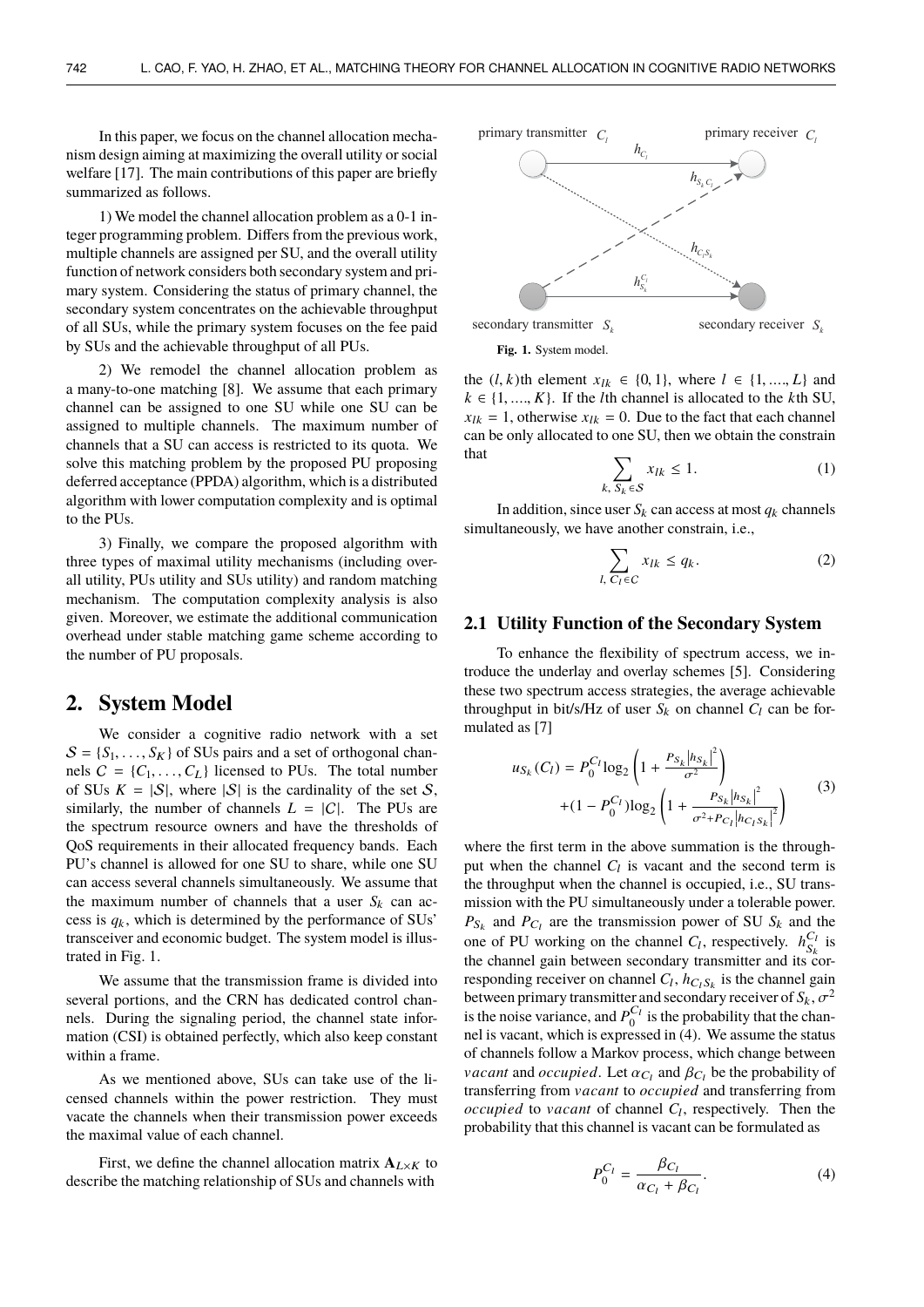We assume user  $S_k$  occupies the channel subset  $\mathcal{B}_k$  =  $\{C_l : x_{lk} = 1\} \subseteq C$ . Hence, his utility function in this CRN can be represented by the total throughput, i.e.,

$$
U_{S_k}(\mathcal{B}_k) = \sum_{l, C_l \in C} x_{lk} u_{S_k}(C_l)
$$
 (5)

where  $x_{lk}$  is the element of matrix **A** which satisfies the constraints (1) and (2), and  $u_{S_k}(C_l)$  is defined previously in (3). We utilize  $u_{S_k}(\emptyset) = 0$  to denote user  $S_k$  does not access any channel.

### **2.2 Utility Function of the Primary System**

Apparently, the channel  $C_l$  prefers user  $S_k$  which will pay higher fee for using, and the achievable throughput of PU on this channel decreases in interference power  $P_{S_k}$   $|h_{S_kC_l}|^2$ , where  $h_{S_kC_l}$  is the channel gain between secondary transmitter  $S_k$  and the primary receiver on  $C_l$ . Accordingly, the utility function of channel  $C_l$  can be formulated as

$$
U_{C_l}(S_k) = \rho_{S_k}^{x_{lk}} \log_2 \left( 1 + \frac{P_{C_l} |h_{C_l}|^2}{\sigma^2 + x_{lk} P_{S_k} |h_{S_k C_l}|^2} \right) \tag{6}
$$

where  $\rho_{S_k}^{x_{lk}} \ge 1$  is the fee paid by user  $S_k$ , and  $\rho_{S_k}^{x_{lk}} = 1$ <br>iff there is no SU active on this channel iff there is no SU active on this channel.

### **2.3 Centralized Optimal Solution**

The overall utility of this network is the weighted summation of all SUs' and PUs' utilities, which describes the interest of a network operator/ administration. In economics, this function is also called *social welfare* [17], and can be represented by

$$
W = \lambda \sum_{k, S_k \in S} U_{S_k}(\mathcal{B}_k) + (1 - \lambda) \sum_{l, C_l \in C} U_{C_l}(S_k) \tag{7}
$$

where  $\lambda$  is a weighted coefficient which can be utilized to increase the priority of one objective to the other, and  $\lambda \in [0, 1]$ . If  $\lambda$  is close to zero, the network pays more attention to primary system performance, while if  $\lambda$  is close to one, the secondary system performance is prioritized. In this way, the overall utility will not be dominated by the utility of either side of the users. Hence, the channel allocation problem is considered to maximize the overall utility, which is formulated as

**P1:** 
$$
\max_{\mathbf{A}} \quad \lambda \sum_{S_k \in \mathcal{S}} U_{S_k}(\mathcal{B}_k) + (1 - \lambda) \sum_{C_l \in \mathcal{C}} U_{C_l}(S_k), \quad (8)
$$

s.t. 
$$
x_{lk} \in \{0, 1\}, l \leq |C|, k \leq |S|,
$$
 (C1)

$$
\sum_{S_k \in \mathcal{S}} x_{lk} \le 1, \ \forall l \in \mathcal{C}, \tag{C2}
$$

$$
\sum_{C_l \in C} x_{lk} \le q_k, \ \forall k \in S. \tag{C3}
$$

There are three constraints in the above optimization problem. Constraint (C1) ensures that the status of channels only includes two cases: vacant and occupied. Constraint (C2) guarantees per channel can be allocated to one SU. Constraint (C3) means a SU  $S_k$  can access multiple channels and the maximum number is  $q_k$ .

We note that **P1** is a 0-1 integer programming problem with exponential computation complexity, which is N-P hard, and the complexity will increase with the network size. The classical Hungarian algorithm can be applied to solve this problem in centralized manner [18], however, a coordinator is needed to perform the calculation and dictate the channel assignment. Furthermore, some novel programs, such as MATLAB optimization tool or CPLEX developed by IBM [19] also can be utilized to solve this problem automatically. However, we will propose a distributed solution which can achieve a similar performance with lower complexity in next section.

The results, which are actually a centralized solution, will be used to compare with the stable matching algorithm in Sec. 4.

### **3. Problem Formulation**

To solve the proposed channel allocation problem, we propose a novel approach based on matching theory. Matching theory originally stems from economics, which is a suitable mathematical framework to analyze and optimize the allocation problem among users and spectrum resources [9]. The merit of matching theory lies in it can provide a distributed solution with tractable computation complexity.

In essence, a matching game is a two-sided assignment problem between two disjoint sets of agents, in which each individual of a set has *pre f erences* over the individuals of the opposite set [8]. An individual's preferences represent how a player would choose among different alternatives, if one player was faced with a choice. Economists customarily assume the individual preference is *complete or derin*g and *transitive*, and using  $\geq_m$  as the preference relation of player *m*. For example,  $b >_{m} a$  denotes that player *m* prefers *b* to *a*. In our application context, preferences associate with the values of utility function.

#### **3.1 Channel Allocation as a Matching Game**

We first present the fundamental definitions by extending some notations and definitions from previous works in [20], [21], which are applicable to channel allocation in CRN.

**Definition 1.** A many-to-one matching  $\mu$  is a mapping from the set  $S \cup C$  into the set of all subsets of  $S \cup C$  such that for every  $S_k \in \mathcal{S}$  and  $C_l \in \mathcal{C}$ :

1)  $|\mu(C_l)| = 1$  for every channel  $C_l$  and  $\mu(C_l) = C_l$  if  $\mu(C_l) \notin \mathcal{S}$ ;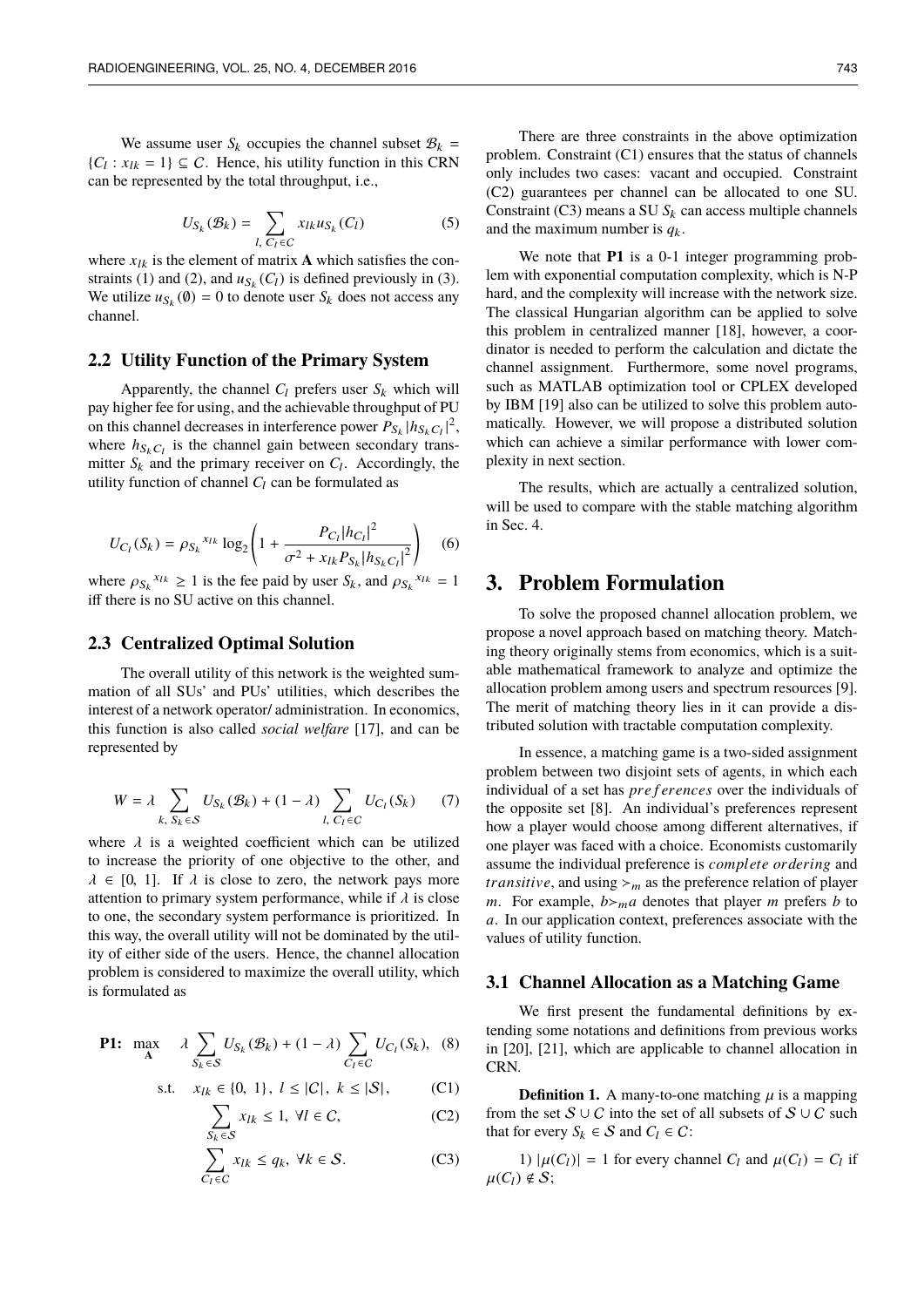2)  $|\mu(S_k)| = q_k$  for every SU  $S_k$ , and if the number of channels in  $\mu(S_k)$ , say *r*, is less than  $q_k$ , then  $\mu(S_k)$  contains  $q_k - r$  copies of  $S_k$ ;

3)  $\mu(C_l) = S_k$  if and only if  $C_l \in \mu(S_k)$ .

In our scenario, the channel allocation problem is denoted by the tuple  $(S, C, P, {q_k}_{s_k \in S})$ , which consists of the set of SUs S, the set of channel resources C, the set of the set of SUs  $S$ , the set of channel resources  $C$ , the set of the set of SUs *S*, the set of channel resources *C*, the set of preference lists  $P = \left\{ \left\{ U_{S_k} \right\}_{S_k \in S}$ ,  $\left\{ U_{C_l} \right\}_{C_l \in C} \right\}$  which is generated according to the utilities of the SUs and PUs given erated according to the utilities of the SUs and PUs given in (5) and (6). The quotas  ${q_k}_{S_k \in S}$  are associated with SUs. The above definitions imply that the outcome matches the individuals on one side to those on the other side. The propositions 1) and 2) satisfy the constraints (C2) and (C3), respectively.

As we mentioned above, the solution of matching game is stability concept instead of optimality. Next we will introduce related definition of stability.

**Definition 2.** A matching  $\mu$  is individually rational if there exists neither the channel resource is unacceptable to the SU nor the SU is unacceptable to the spectrum resource.

Such a matching is also said to be un-blocked by any unhappy agent.

**Definition 3.** A matching  $\mu$  is blocked by the SU-channel pair  $(S_k, C_l)$  if  $\mu(C_l) \neq S_k$  and  $S_k > C_l \mu(C_l)$  and  $C_l > S_k \delta$  for some  $\delta$  in  $\mu(C_l)$ some  $\delta$  in  $\mu(C_l)$ .

In a nutshell, the pair will be said together to block a matching  $\mu$  if they are not matched to one another at  $\mu$ , but would both prefer to be matched to one another than to (one of) their present assignments.

**Definition 4.** A matching  $\mu$  is stable if it is not blocked by any individual agent or any SU-channel pair.

So far, the basic notations and definitions of matching theory have already introduced, in the next subsection we propose an efficient algorithm to solve the matching game, which can obtain stable results.

### **3.2 Proposed Algorithm**

In this subsection, we modify the firm proposing deferred acceptance algorithm in [22] to solve the channel allocation problem, which can be extended from the one-to-one stable matching situation. The firm proposing deferred acceptance algorithm was proposed by Gale and Shapley in 1962 and has solved many problems such as National Resident/ Hospital program, college admission [23], roommate market and so on [11]. The weak-optimal channel allocation mechanism that can maximize the overall utility with lower computation complexity is obtained by this algorithm.

In original firm proposing deferred acceptance algorithm, firms first propose to their best choice workers according to the preferences and quotas. Then each worker rejects any unacceptable proposals and "holds" the most preferred if more than one acceptable proposal is received. If no proposals are rejected, match each worker to the firm whose proposal he is "holding" and terminate the procedure. The proposing goes on until all workers got accepted or all firms are full.

| Algorithm 1: PU proposing deferred acceptance algorithm |                                                                          |  |
|---------------------------------------------------------|--------------------------------------------------------------------------|--|
| 1:                                                      | Construct the preference lists $P$ according to (5) and (6);             |  |
| 2:                                                      | Construct the set of unmatched channels $\mathcal{M}_{\text{unmatch}}$ ; |  |
| 3:                                                      | Construct the allocation matrix $A$ , set elements to 0;                 |  |
| 4:                                                      | while $\mathcal{M}_{unmatch} \neq \emptyset$ do                          |  |
| 5:                                                      | PUs proposing:                                                           |  |
| 6:                                                      | for each $C_i \in \mathcal{M}_{unmatch}$ do                              |  |
| 7:                                                      | Proposes to its best choice SU in preference list,                       |  |
|                                                         | set corresponding allocation elements in A equal                         |  |
|                                                         | to $1$ ;                                                                 |  |
| 8:                                                      | Remove this SU from its preference list;                                 |  |
| 9:                                                      | end for                                                                  |  |
| 10:                                                     | <b>SUs make decisions:</b>                                               |  |
| 11:                                                     | for each $S_k \in \mathcal{S}$ do                                        |  |
| 12:                                                     | If $\sum x_{ik} > q_k$ then<br>$\overline{C}$ <sub>c</sub> c             |  |
| 13:                                                     | Keeps the most preferred $q_k$ channels and                              |  |
|                                                         | rejects the rest, and set corresponding allocation                       |  |
|                                                         | elements in $A$ equal to 0;                                              |  |
| 14:                                                     | Remove the matched channels from $\mathcal{M}_{\text{unmatch}}$ ;        |  |
| 15:                                                     | else                                                                     |  |
| 16:                                                     | continue;                                                                |  |
| 17:                                                     | end if                                                                   |  |
| 18:                                                     | end for                                                                  |  |
| 19:                                                     | end while                                                                |  |

Similarly, we map the orthogonal channels to be the workers, and the SUs to be the firms, since each channel is allocated to one SU while each SU can hold multiple channels. The PPDA algorithm described in *Algorithm 1* can be applied to solve **P1** considering the characteristics of channel allocation. We assume the CRN focuses much more attention on the performance of the primary system, i.e.,  $\lambda$ in (7) is small than 0.5. And we mentioned above that the deferred acceptance algorithm is weak optimal for the proposers, hence, PUs need act as the proposers in our scenario. Firstly, CRN executes the initialization of *Algorithm 1* (Line 1 to 3), including constructs the needed matrixes and preference lists. Moreover, all SUs must have the knowledge of channels' activities and the interference  $P_{C_l} |h_{C_l s_k}|^2$ , and all PUs require the knowledge of the fee paid by SUs and the interference  $P_{S_k} |h_{S_kC_l}|^2$ , the interference values can be calculated during channel estimation period. Secondly, PUs propose to most preferred channels according to their preference lists (Line 5 to 9). Then SUs decide whether accept these proposals based on their preferences and quotas (Line 10 to 18), then feed back the results to corresponding PUs. Finally, the matching process ends when all primary channels are allocated, and this status is a PU-optimal stable matching which is weak Pareto optimal. Furthermore, while the status of network changes, *Algorithm 1* will be implemented once more.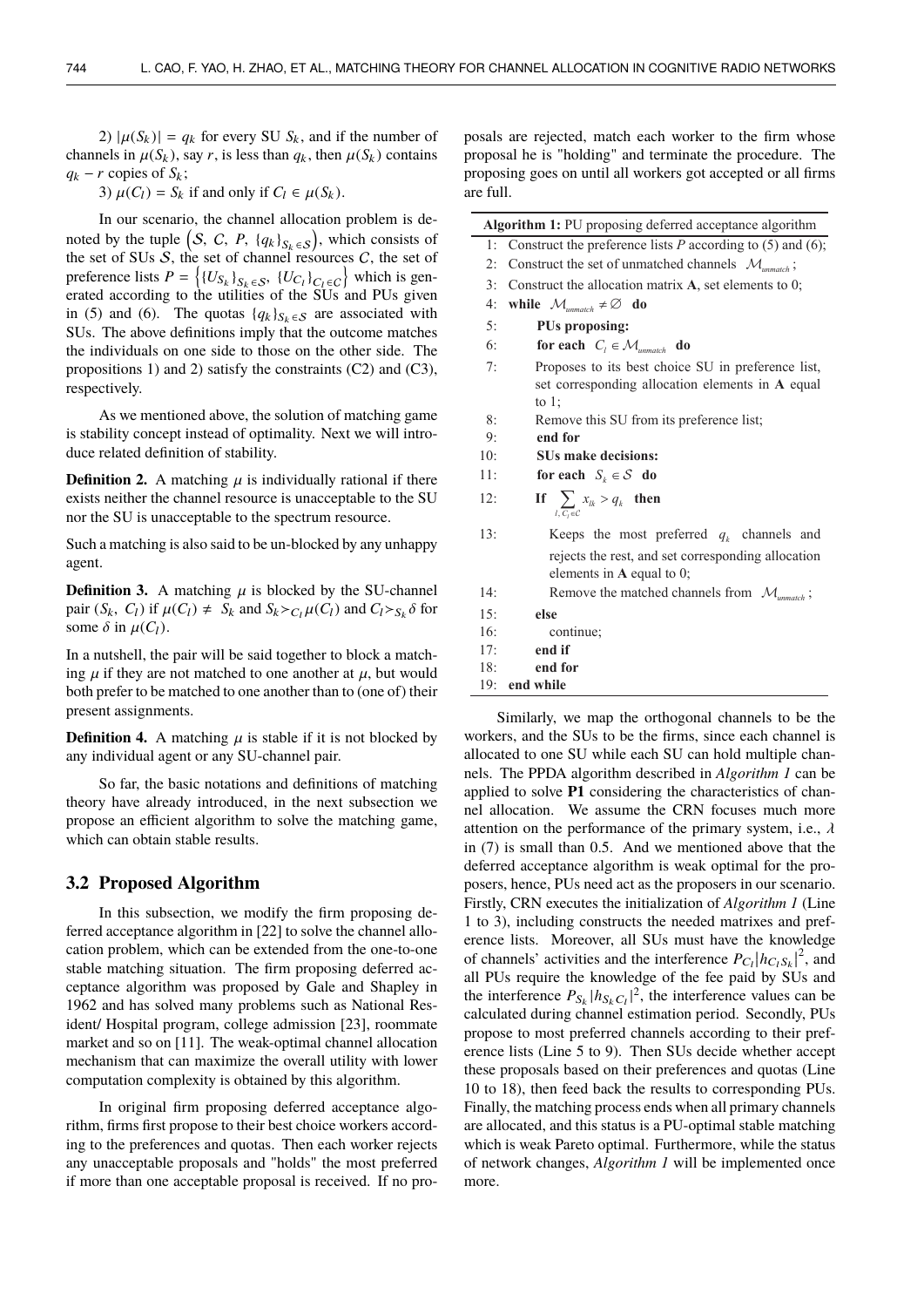# **4. Simulation Results and Analysis**

Considering a CRN in a  $300 \text{ m} \times 300 \text{ m}$  square area to numerically evaluate the proposed algorithm, the number of orthogonal channels  $L = 10$  and the number of SUs  $K$  ranges from 1 to 6. Each SU's access ability, i.e. the quotas  $q_k$  is assumed equal to 2. The distribution of users is shown in Fig. 2, which is generated randomly, with solid dots donating transmitters, hollow dots representing receivers. The PU's transceivers are in red color, while the SU's transceivers are in blue color. We simply assume the transmission power of PUs is set to 5 W, and the distance between each PU's transmitter and relative PU's receiver is identical for all as 100 m. Similarly, the transmission power of SUs is set to 1 W, and the distance is equal to 80 m. The wireless fading channels are independent identically distributed (i.i.d.) and Rayleigh distribution with the coefficient  $\lambda_0 = 1$ , the pathloss fading component  $\kappa = 4$ . The setting of rest parameters are provided in Tab. 1.

In simulations, we fix the number of channels and compare stable matching algorithm with the maximal social welfare, maximal SUs utility and maximal PUs utility. These three allocation mechanisms are under different number of SUs, which the optimization objective is to maximize the overall utility, SUs utility and PUs utility respectively. In addition, we use the random matching mechanism as the benchmark to compare with the above mechanism. In the random allocation mechanisms, we assign channels randomly to SUs under the constraints on  $q_k$ , and the simulation results are the average of 10<sup>6</sup> times.

Figure 3 shows the social welfare of the network while the number of SUs ranges from 1 to 6. Apparently, the stable matching mechanism and maximal utility mechanism achieve higher value of social welfare than random matching mechanism. In our scenario, the PUs utility occupies a predominant position in overall utility function. Hence, the maximal PUs utility mechanism almost achieves the same value of maximal social welfare. The stable matching mechanism performs slightly worse than the maximal social welfare, for example, when the number of SUs  $K = 3$ , the social welfare are equal to 2.93 and 2.66, respectively (roughly 9.2 % worse than the maximal social welfare method). Moreover, we observe that as the number of SUs increasing, the gap between these two methods decreases. However, the first three mechanisms belong to 0-1 integer programming optimization, which have higher computation complexity and increase exponentially over the network size. While the complexity of stable matching algorithm is  $O(K \times L)$ , where  $K \times L$  is the number of possible SU-channel pairs.

| <b>Parameter</b> | <b>Value</b> |
|------------------|--------------|
|                  | 0.4          |
| $\rho_{S_k}$     |              |
| $\alpha$         | 1/3          |
|                  | 1/2          |

**Tab. 1.** The setting of parameters.



**Fig. 2.** Distribution of users.



**Fig. 3.** The social welfare of the network vs. SU number.



**Fig. 4.** The utility of PUs vs. SU number.

Figure 4 shows the utility of PUs while the number of SUs varies. The curves in this figure are similar to Fig. 3 due to the significant situation of PUs utility in (7). With the increasing of the SUs number, stable matching mechanism can achieve better utility level, even is equivalent to the maximal social utility.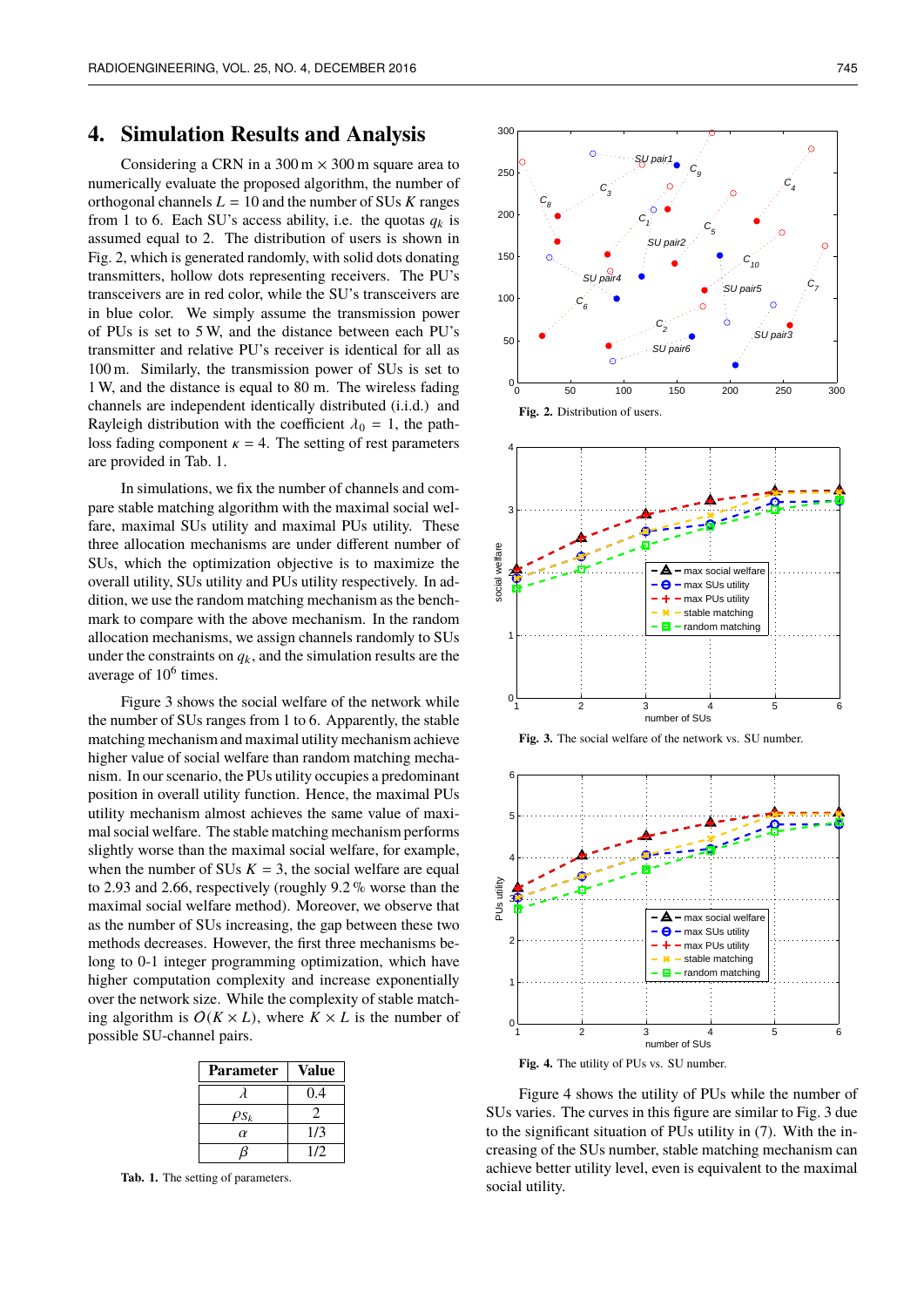

In Fig. 5, the first four mechanisms achieve less difference in SUs utility. Especially, the values of stable matching and maximal PUs utility are almost the same since the PPDA algorithm is PU-optimal, which means the PUs will benefit much more from matching.

Figure 6 shows the number of proposals per channel under stable matching game scheme for increasing number of SUs. Obviously, while the number of SUs is much smaller than the available channels, i.e.  $K \leq 3$ , each channel can get the matched SU by proposing only one or two times. However, as the number of SUs increases, channels must raise more proposals to achieve stable because finding a preferred SU becomes more competitive. It can be observed that channel  $C_3$  and  $C_8$  propose only once all the time due to the distinctive preferences of these two channels. By calculating the preferences of this matching game, we obtain that the first choice of channel *C*<sup>3</sup> and *C*<sup>8</sup> is SU *S*3, and the preference of SU  $S_3$  is  $\{C_8, C_3, \ldots\}$ . Hence, we can conclude that SU  $S_3$ will engage the first proposals from channel  $C_3$  and  $C_8$ .

Figure 7 plots the average number of PU proposals for increasing number of SUs. The average number of proposals increases for larger *K*. For  $\sum_{k=1}^{K}$  $\sum_{k=1} q_k > L$ , i.e.  $K \ge 6$  in our



**Fig. 7.** Average number of proposals vs. SU number.



simulation setting, where channel resources are unable to satisfy the SUs' requirements, the average number of proposals decreases. Note that there exist some SUs only matched with one channel, and channels have more SUs to choose in such case. Hence, a few average number of PU proposals is needed for our PPDA algorithm. Furthermore, we can estimate the additional communication overhead according to Fig. 6 and Fig. 7 due to the adoption of stable matching scheme. It is reasonable to assume that PU  $C_l$  proposes through  $M$  bit message to its preferred SU, and the preferred SU responds this proposal via *N* bit message. Hence the communication overhead can be calculated as

#### $(M+N) \times L \times \text{avg}$ , number of proposals per channel. (9)

Figure 8 shows the circulation times of PPDA algorithm, and we consider line 5 to 18 as one time. The simulation results are similar to Fig. 7 since the lower average number of PU proposals, the fewer circulation times should be implemented.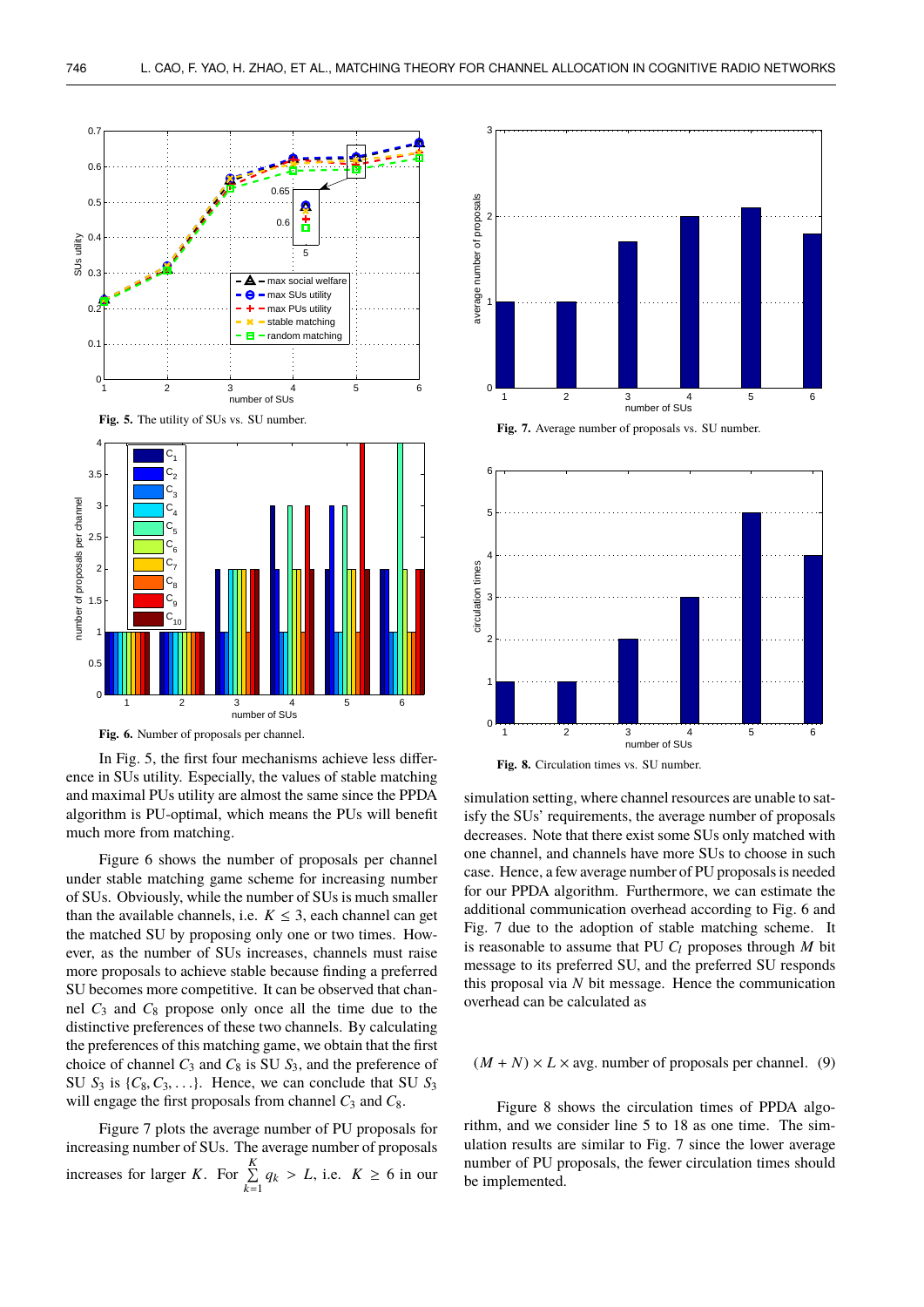# **5. Conclusion**

In this paper, the matching theory is applied to model and address the channel allocation problem. The overall utility considers the utility of both secondary system and primary system. The 0-1 integer linear programming algorithms optimize the channel allocation problem of three different goals. Then we model this problem as a stable matching game once more, in addition, the corresponding PPDA algorithm is proposed to reach the stable states with lower computation complexity. Simulation results verify the efficiency of this mechanism and present the possible communication overhead.

## **Acknowledgments**

This research was supported by the Natural Science Foundation of China under grants. 61471395, 61301161, and the Natural Science Foundation of Jiangsu Province under grants. BK20141070, BK20161125.

# **References**

- [1] HUAWEI. *5G a technology vision*. [Online] Cited 2015-12-10. Available at: http://www.huawei.com/ilink/en/download/HW\_314849
- [2] MITOLA, J. *Cognitive radio (Licentiate proposal)*. Stockholm (Sweden), KTH, 1998.
- [3] MITOLA, J., GUERCI, J., REED, J., et al. Accelerating 5G QoE via public-private spectrum sharing. *IEEE Communications Magazine*, May 2014, vol. 52, no. 5, p. 77–85. ISSN: 0163-6804. DOI: 10.1109/MCOM.2014.6815896
- [4] AHMAD, A., AHMAD, S., REHMANI, M. H., et al. A survey on radio resource allocation in cognitive radio sensor networks. *IEEE Communications Surveys & Tutorials*, 2015, vol. 17, no. 2, p. 888–917. DOI: 10.1109/COMST.2015.2401597
- [5] TSIROPOULOS, G. I., DOBRE, O. A., AHMED, M. H., et al. Radio resource allocation techniques for efficient spectrum access in cognitive radio networks. *IEEE Communications Surveys & Tutorials*, 2016, vol. 18, no. 1, p. 824–847. DOI: 10.1109/COMST.2014.2362796
- [6] BAYAT, S., LOUIE, R. H. Y., HAN, Z., et al. Distributed user association and femtocell allocation in heterogeneous wireless networks. *IEEE Communications Surveys & Tutorials*, 2014, vol. 62, no. 8, p. 3027–3043. DOI: 10.1109/TCOMM.2014.2339313
- [7] LIANG, Y.-C., ZENG, Y., PEH, E. C. Y., et al. Sensingthroughput tradeoff for cognitive radio networks. *IEEE Transactions on Wireless Communications*, 2008, vol. 7, no. 4, p. 1326–1337. DOI: 10.1109/TWC.2008.060869
- [8] ROTH, A., SOTOMAYOR, M. A. O. *Two-Sided Matching: A Study in Game-Theoretic Modeling and Analysis*. Cambridge University Press, 1992. ISBN: 9780521390156
- [9] VASSAKI, S., POULAKIS, M. I., PANAGOPOULOS, A. D. Spectrum leasing in cognitive radio networks: A matching theory approach. In *Proceedings of the the 81st IEEE Vehicular Technology Conference*. Glasgow (UK), May 2015, p. 1–5. DOI: 10.1109/VTCSpring.2015.7146101
- [11] MANLOVE, D. F. *Algorithmics of Matching Under Preferences*. World Scientific, 2013. ISBN: 9789814425247
- [12] IRVING, R. W., LEATHER, P., GUSFIELD, D. An efficient algorithm for the optimal stable marriage. *Journal of the Association for Computing Machinery*, 1987, vol. 34, no. 3, p. 532–543. DOI: 10.1145/28869.28871
- [13] LESHEM, A., ZEHAVI, E., YAFFE, Y. Multichannel opportunistic carrier sensing for stable channel access control in cognitive radio systems. *IEEE Journal on Selected Areas in Communications*, 2012, vol. 30, no. 1, p. 82–95. DOI: 10.1109/JSAC.2012.120108
- [14] GU, Y., SAAD, W., BENNIS, M., et al. Matching theory for future wireless networks: fundamentals and applications. *IEEE Communications Magazine*, 2015, vol. 53, no. 5, p. 52–59. DOI: 10.1109/MCOM.2015.7105641
- [15] GU, Y., ZHANG, Y., PAN, M., et al. Student admission matching based content-cache allocation. In *Proceedings of the IEEE Wireless Communications and Networking Conference*. New Orleans (USA), Mar. 2015, p. 2179–2184. DOI: 10.1109/WCNC.2015.7127805
- [16] NAMVAR, N., AFGHAN, F. Spectrum sharing in cooperative cognitive radio networks: A matching game framework. In *Proceedings of the IEEE the 49th Annual Conference on Information Sciences and Systems (CISS)*. Baltimore (USA), Mar. 2015, p. 1–5. DOI: 10.1109/CISS.2015.7086843
- [17] ARROW, K. J. *Social Choice and Individual Values*. 2nd ed. Yale University Press, 1963. ISBN: 9780300013634
- [18] PAPADIMITROU, C., STEIGLITZ, K. *Combinatorial Optimization: Algorithms and Complexity*. Dover Press, 1998. ISBN: 9780486402581
- [19] IBM. *Cplex Optimizer*. [Online] Cited 2015-12-10. Available at: http://www-01.ibm.com/software/commerce/optimization/cplexoptimizer/.
- [20] JORSWIECK, E. Stable matchings for resource allocation in wireless networks. In *Proceedings of the 17th International Conference on Digital Signal Processing (DSP)*. Corfu, Jul. 2011, p. 1–8. DOI: 10.1109/ICDSP.2011.6004983
- [21] BAYAT, S., LOUIE, R., HAN, Z., et al. Physical-layer security in distributed wireless networks using matching theory. *IEEE Transactions on Information Forensics and Security*, 2013, vol. 8, no. 5, p. 717–732. DOI: 10.1109/TIFS.2013.2251335
- [22] ROTH, A. E. The evolution of the labor market for medical interns and residents: A case study in game theory. *Journal of Political Economy*, 1984, vol. 92, no. 6, p. 991–1016. DOI: 10.1086/261272
- [23] DALE, D., SHAPLEY, L. S. College admissions and the stability of marriage. *The American Mathematical Monthly*, 1962, vol. 69, no. 1, p. 9–15. DOI: 10.2307/2312726

## **About the Authors . . .**

**Long CAO** received the M.S. degree in Communications and Information Systems from PLA University of Science and Technology, Nanjing, China in 2013. He is currently pursuing for the Ph.D. degree at the College of Communications Engineering, PLA University of Science and Technology. His current research interests include cognitive radio networks, spectrum management and resource allocation.